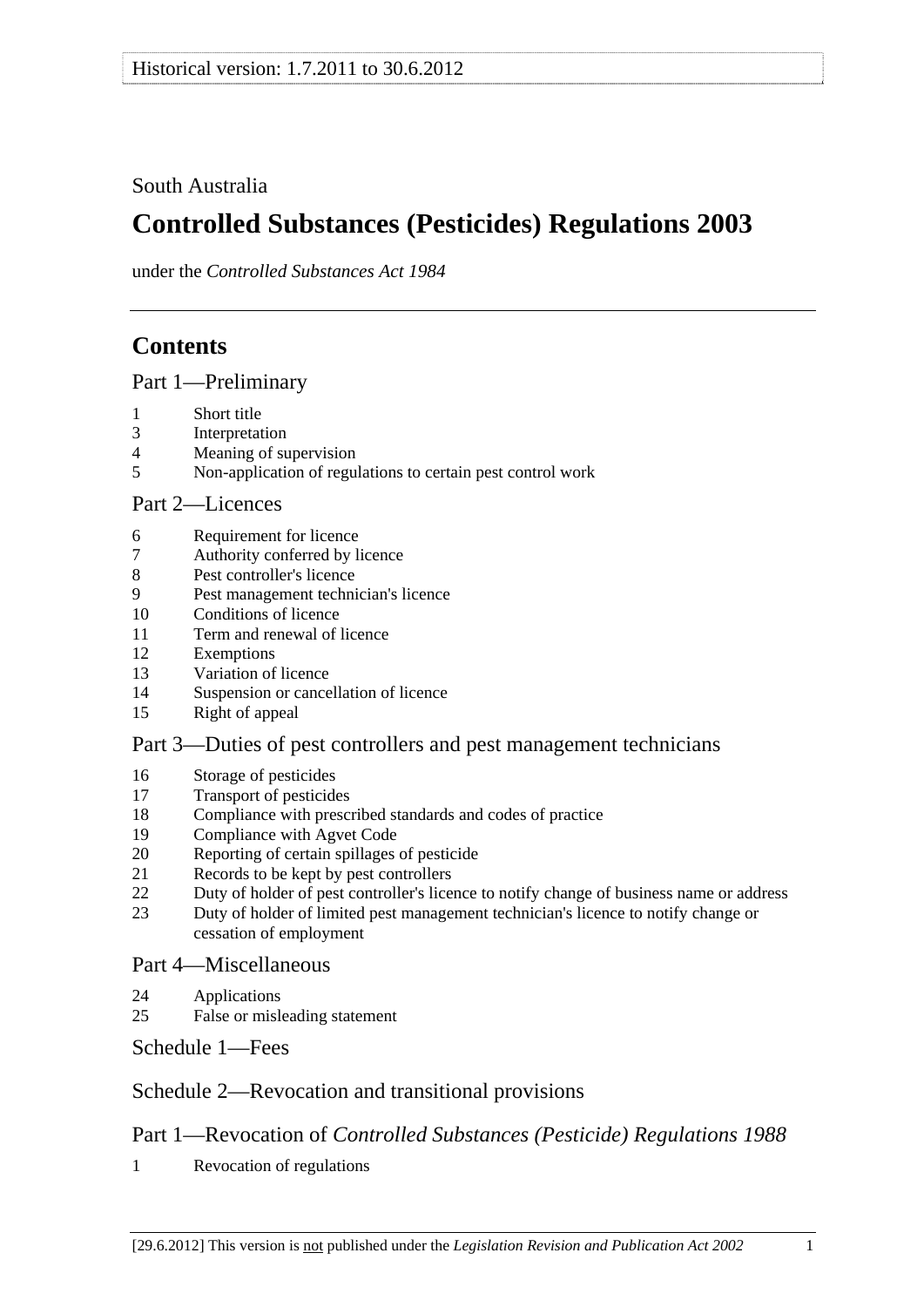#### <span id="page-1-0"></span>[Part 2—Transitional provisions](#page-0-0)

- [2 Interpretation](#page-14-0)
- [3 Continuation of licences](#page-14-0)
- [4 Continuation of exemptions](#page-14-0)

[Legislative history](#page-15-0) 

## **Part 1—Preliminary**

#### **1—Short title**

These regulations may be cited as the *Controlled Substances (Pesticides) Regulations 2003*.

## **3—Interpretation**

In these regulations, unless the contrary intention appears—

*Act* means the *[Controlled Substances Act 1984](http://www.legislation.sa.gov.au/index.aspx?action=legref&type=act&legtitle=Controlled%20Substances%20Act%201984)*;

*Agvet Code* means the *Agvet Code of South Australia* (see section 5 of the *[Agricultural and Veterinary Chemicals \(South Australia\) Act 1994](http://www.legislation.sa.gov.au/index.aspx?action=legref&type=act&legtitle=Agricultural%20and%20Veterinary%20Chemicals%20(South%20Australia)%20Act%201994)*);

*approved label* has the meaning given by the Agvet Code;

*director*, in relation to a body corporate, has the same meaning as in the *Corporations Act 2001* of the Commonwealth;

*disposal*, in relation to pesticide, means—

- (a) disposal of unused pesticide; or
- (b) disposal of a container that has been used to hold pesticide;

*employ* includes engage under a contract for services;

*licensing authority* means the person or body designated from time to time by the Minister by instrument in writing as the licensing authority for the purposes of these regulations;

*Part 7 permit* means a permit under Part 7 of the Agvet Code;

*pest* has the meaning given by the Agvet Code;

*pest control business* means a business in which pest control work is performed for another for fee or reward;

*pest controller* means a person who carries on a pest control business;

*pest control work* means using a pesticide to—

- (a) kill, stupefy or repel a pest; or
- (b) inhibit the feeding of a pest; or
- (c) modify the physiology of a pest to alter its natural development or reproductive capacity,

and includes measuring, mixing, weighing or otherwise preparing a pesticide for such use;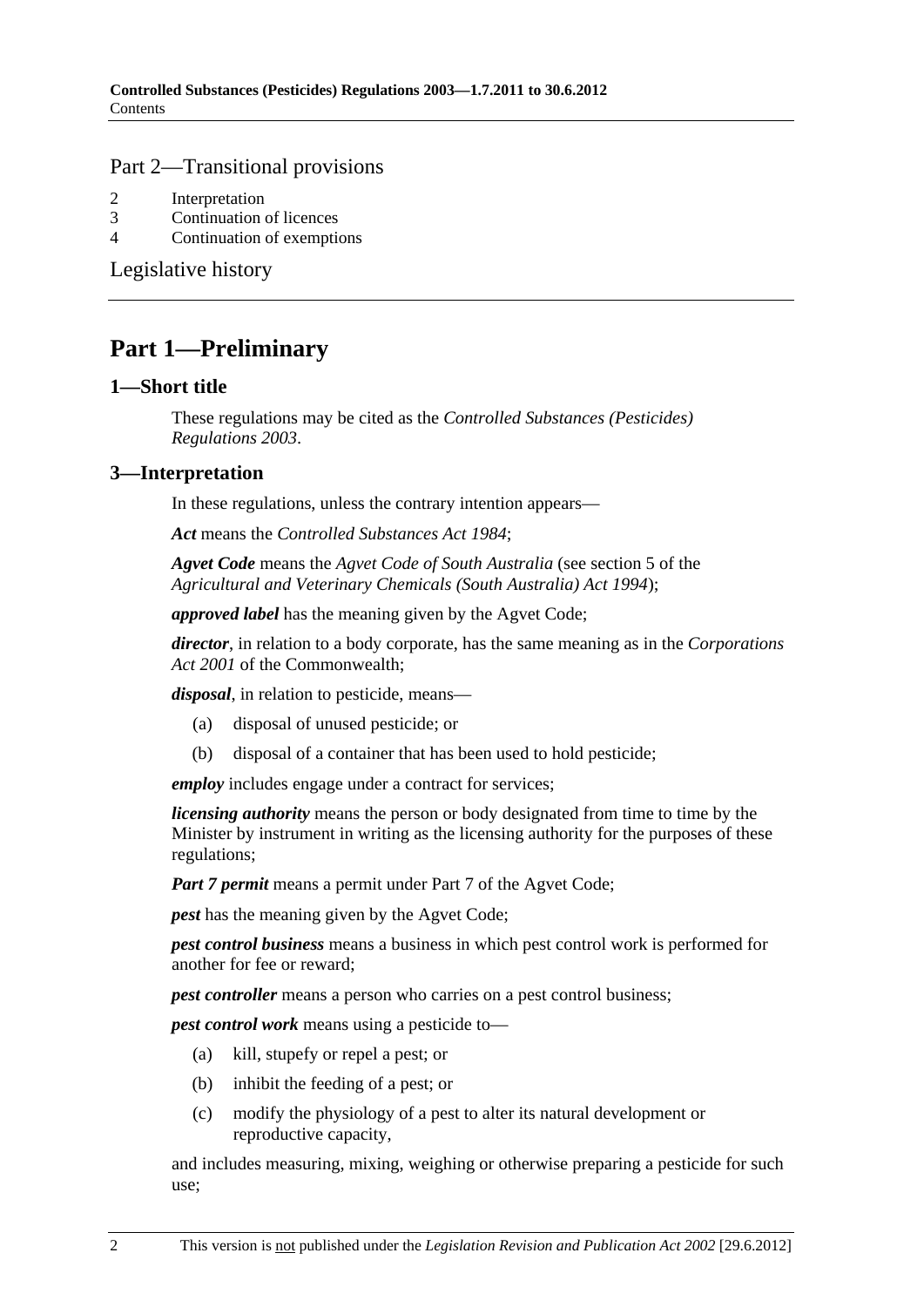<span id="page-2-0"></span>*pesticide* means a substance or preparation that—

- (a) contains any proportion of a poison listed in schedule 5, schedule 6 or schedule 7 of the *Uniform Poisons Standard*, as defined in, modified by and incorporated into, the *[Controlled Substances \(Poisons\) Regulations 1996](http://www.legislation.sa.gov.au/index.aspx?action=legref&type=subordleg&legtitle=Controlled%20Substances%20(Poisons)%20Regulations%201996)*; and
- (b) is authorised under the Agvet Code for use for pest control work;

*pest management technician* means a person who personally performs pest control work in the course of a pest control business;

*pest management technician's licence* means a full pest management technician's licence or a limited pest management technician's licence.

## **4—Meaning of supervision**

- (1) For the purposes of these regulations, pest control work is performed by a person under the supervision of another (the *supervisor*) if and only if—
	- (a) the pest control work is of a kind that the supervisor is licensed to perform; and
	- (b) the pesticides used in the pest control work are of a kind that the supervisor is licensed to use; and
	- (c) subject to [subregulation \(2\),](#page-2-0) the supervisor is present within sight and sound of the person while the person is performing the work and is available—
		- (i) to advise or assist the person in the performance of the work; or
		- (ii) to intervene in the performance of the work,

as may be necessary in the circumstances of the case.

 (2) If, on application made by a pest controller who employs a person to perform pest control work under the supervision of another, the licensing authority determines that the competence of the person to perform pest control work is such that the level of supervision required by subregulation  $(1)(c)$  is unnecessary, that subregulation does not apply but instead the supervisor must be contactable in a manner approved by the licensing authority to provide advice or instruction to the person performing the pest control work, if necessary, while the person is performing the work.

## **5—Non-application of regulations to certain pest control work**

These regulations do not apply in relation to pest control work consisting only of—

- (a) the application of glyphosate by means of—
	- (i) hand-held equipment with a tank having a maximum capacity of 15 litres or less; or
	- (ii) a brush or similar implement; or
- (b) measuring, mixing, weighing or otherwise preparing glyphosate for application by such means.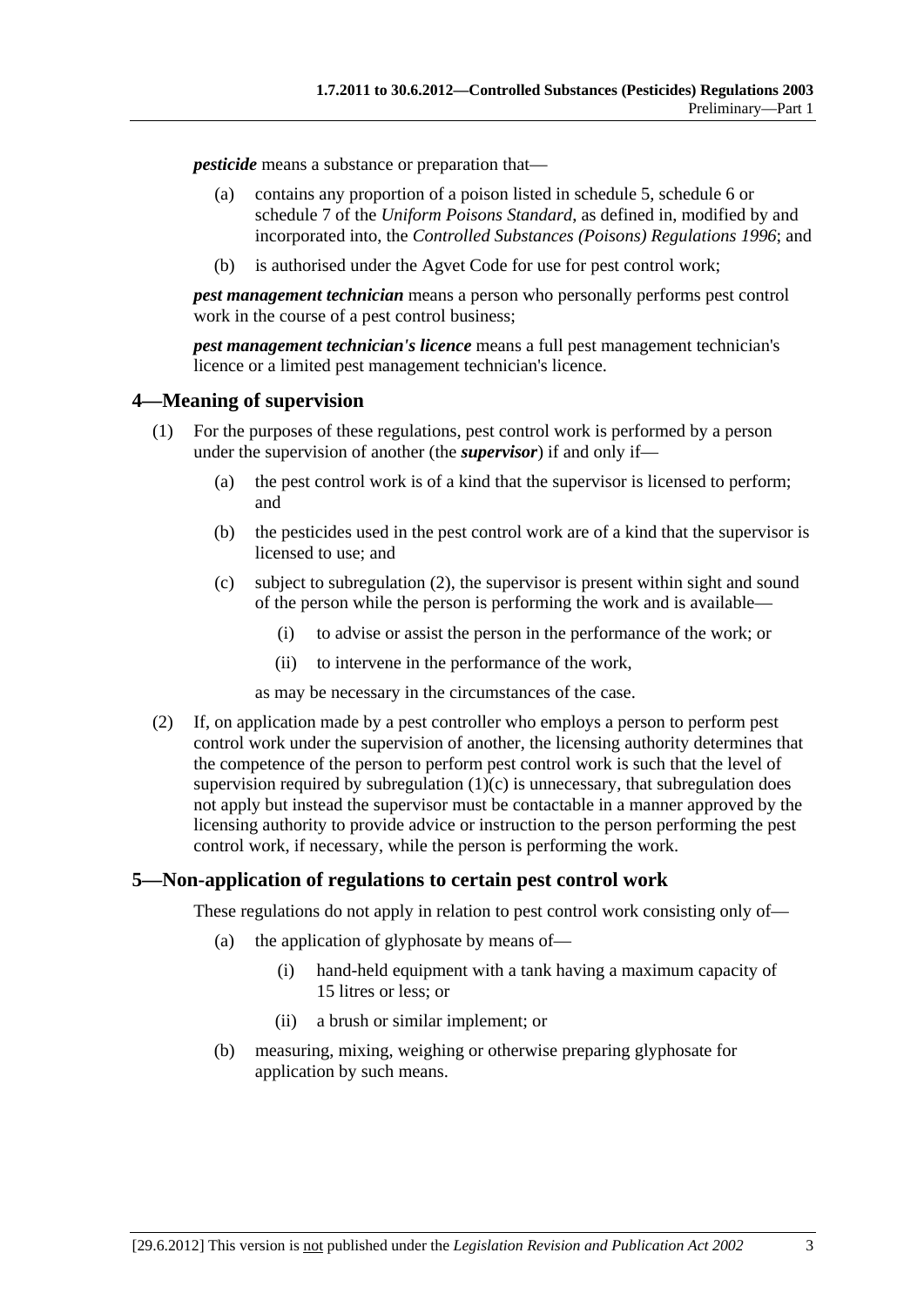## <span id="page-3-0"></span>**Part 2—Licences**

## **6—Requirement for licence**

- (1) A person must not carry on a pest control business except as authorised by—
	- (a) a pest controller's licence under these regulations; or
	- (b) a commercial operator's licence issued under the *Agricultural and Veterinary Chemicals (Control of Use) Act 1995* of Tasmania as amended from time to time, or under an Act substituted for that Act; or
	- (c) registration as a commercial pesticide firm under the *Health Act 1911* of Western Australia as amended from time to time, or under an Act substituted for that Act.

Maximum penalty: \$5 000.

Expiation fee: \$315.

 (2) A person must not perform pest control work in the course of a pest control business except as authorised by a pest management technician's licence under these regulations.

Maximum penalty: \$5 000.

Expiation fee: \$315.

 (3) A person who carries on a pest control business must ensure that no person performs pest control work in the course of that business except as authorised by a pest management technician's licence under these regulations.

Maximum penalty: \$5 000.

Expiation fee: \$315.

## **7—Authority conferred by licence**

Subject to these regulations—

- (a) a pest controller's licence authorises the holder of the licence to carry on a pest control business in which pest control work of a kind specified in the licence using pesticides of a kind specified in the licence may be performed by the holder of a pest management technician's licence authorising pest control work of that kind by the use of pesticides of that kind;
- (b) a full pest management technicians's licence authorises the holder of the licence to perform pest control work of a kind specified in the licence using pesticides of a kind specified in the licence;
- (c) a limited pest management technician's licence authorises the holder of the licence to perform pest control work of a kind specified in the licence using pesticides of a kind specified in the licence under the supervision of the holder of a full pest management technician's licence.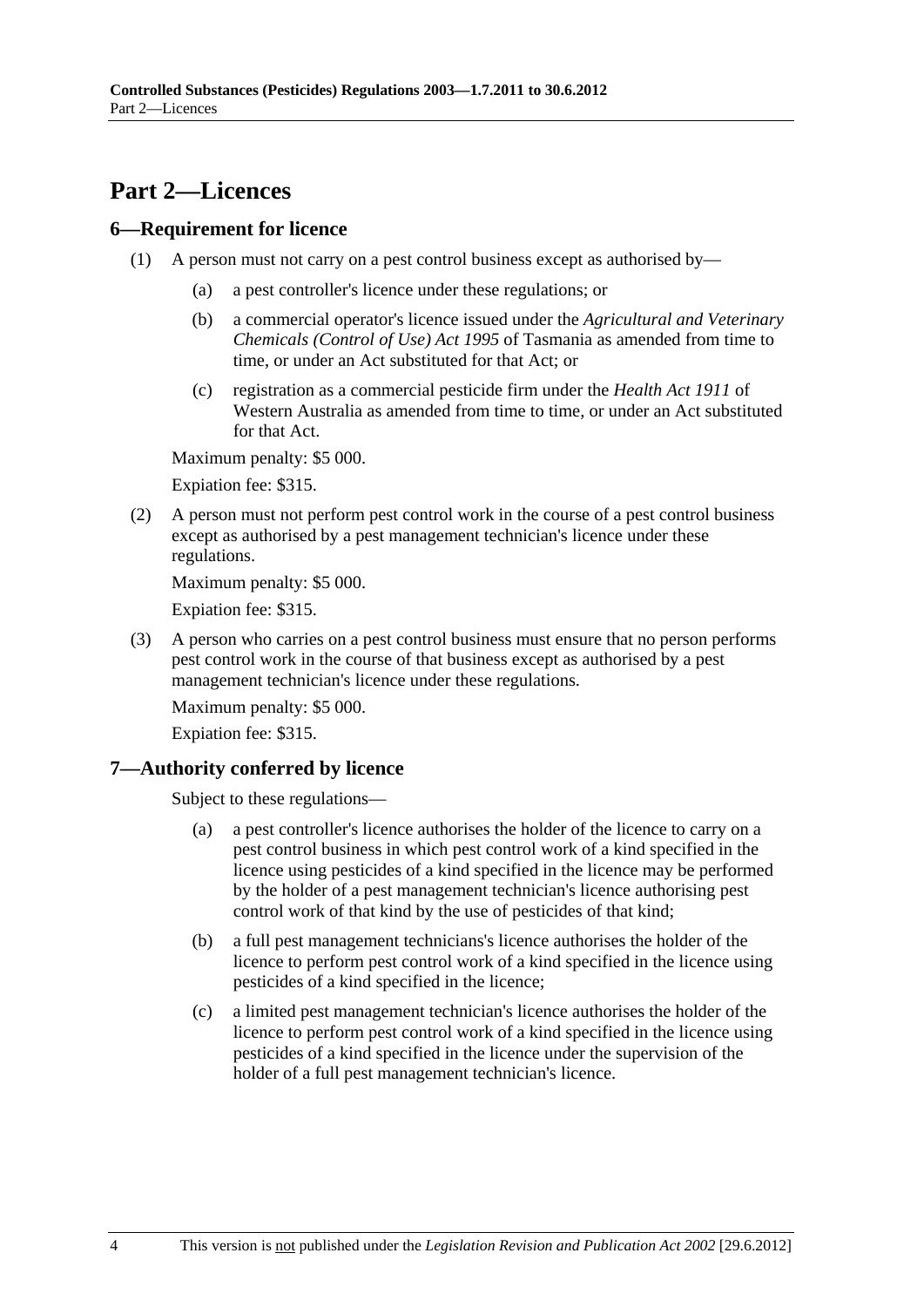#### <span id="page-4-0"></span>**8—Pest controller's licence**

- (1) The licensing authority may grant an application for a pest controller's licence if satisfied—
	- (a) that the applicant—
		- (i) holds a full pest management technician's licence; or
		- (ii) employs a person who holds such a licence,

authorising the holder to perform pest control work of the kind, by the use of pesticides of the kind, for which the pest controller's licence is sought; and

- (b) that the applicant, or a person employed by the applicant, has an adequate knowledge of the requirements of these regulations and of the practices that should be followed in the conduct of a pest control business; and
- (c) that the applicant has appropriate equipment to perform pest control work of the kind for which the pest controller's licence is sought; and
- $(d)$  that—
	- (i) in the case of an application by a natural person—the applicant is otherwise a fit and proper person to hold a pest controller's licence; or
	- (ii) in the case of an application by a body corporate—each director of the body corporate is a fit and proper person to be the director of a body corporate that holds a pest controller's licence.
- (2) A pest controller's licence is subject to the following conditions:
	- (a) a condition that the holder of the licence will maintain any premises and equipment used for the purposes of the holder's pest control business in a clean, efficient and safe working condition;
	- (b) a condition that the holder of the licence will ensure that any pesticide, while handled or used in the course of the holder's pest control business, is under the direct control of the holder of a pest management technician's licence;
	- (c) a condition that the holder of the licence will ensure that any unused pesticide or any container used to hold a pesticide in the course of the pest controller's business is disposed of in a manner not likely to endanger the health of any person.

#### **9—Pest management technician's licence**

- (1) The licensing authority may grant an application for a full pest management technician's licence if satisfied that the applicant—
	- (a) has qualifications that the licensing authority considers appropriate having regard to the kind of pest control work for which the licence is sought; and
	- (b) is medically fit to perform pest control work of the kind for which the licence is sought; and
	- (c) is otherwise a fit and proper person to hold a pest management technician's licence.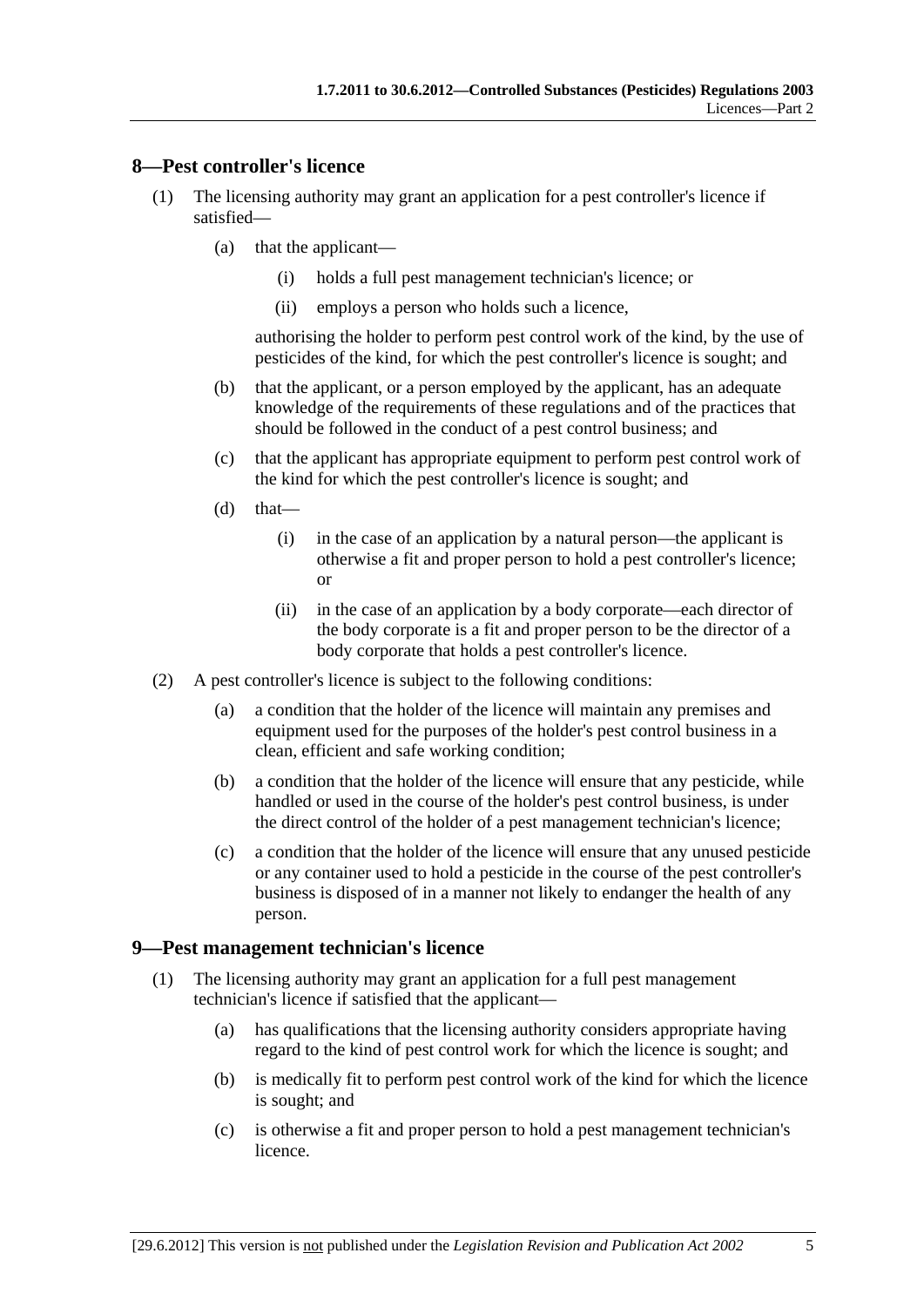- (2) A person who does not have the qualifications required for the grant of a full pest management technician's licence may apply to the licensing authority for a limited pest management technician's licence.
- (3) The licensing authority may grant an application for a limited pest management technician's licence if—
	- (a) the applicant gives to the licensing authority an undertaking that the applicant will, as soon as practicable after the grant of the licence, commence an appropriate course of instruction or training approved by the licensing authority to obtain the qualifications required for the grant of a full pest management technician's licence; and
	- (b) the licensing authority is satisfied that the applicant—
		- (i) is employed by a pest controller to perform pest control work under the supervision of the holder of a full pest management technician's licence; and
		- (ii) is medically fit to perform pest control work of the kind for which the licence is sought; and
		- (iii) is otherwise a fit and proper person to be licensed as a pest management technician.
- (4) A full pest management technician's licence or limited pest management technician's licence is subject to the following conditions:
	- (a) a condition that the holder of the licence will, while using pesticides, wear protective clothing sufficient to prevent contamination of the holder;
	- (b) a condition that the holder of the licence will keep suitable first aid materials available where pesticides are being used by the holder;
	- (c) a condition that the holder of the licence will not handle or use pesticides in a manner dangerous to the health of any person;
	- (d) a condition that the holder of the licence will dispose of any unused pesticide or any container used to hold a pesticide in a manner not likely to endanger the health of any person;
	- (e) a condition that the holder of the licence will, if a spillage of pesticides occurs, clean and decontaminate the area in which the spillage occurred in a manner approved by the licensing authority;
	- (f) a condition that the holder of the licence will submit to such medical examinations as the licensing authority considers necessary to monitor exposure of the holder to pesticides;
	- (g) a condition that the holder of the licence will submit to such assessments as the licensing authority considers necessary to ensure that the holder maintains an adequate knowledge of pest control work and pesticides of the kind authorised by the licence.
- (5) A limited pest management technician's licence is subject to a condition that the holder of the licence will not make recommendations or give advice to any person concerning the use of pesticides.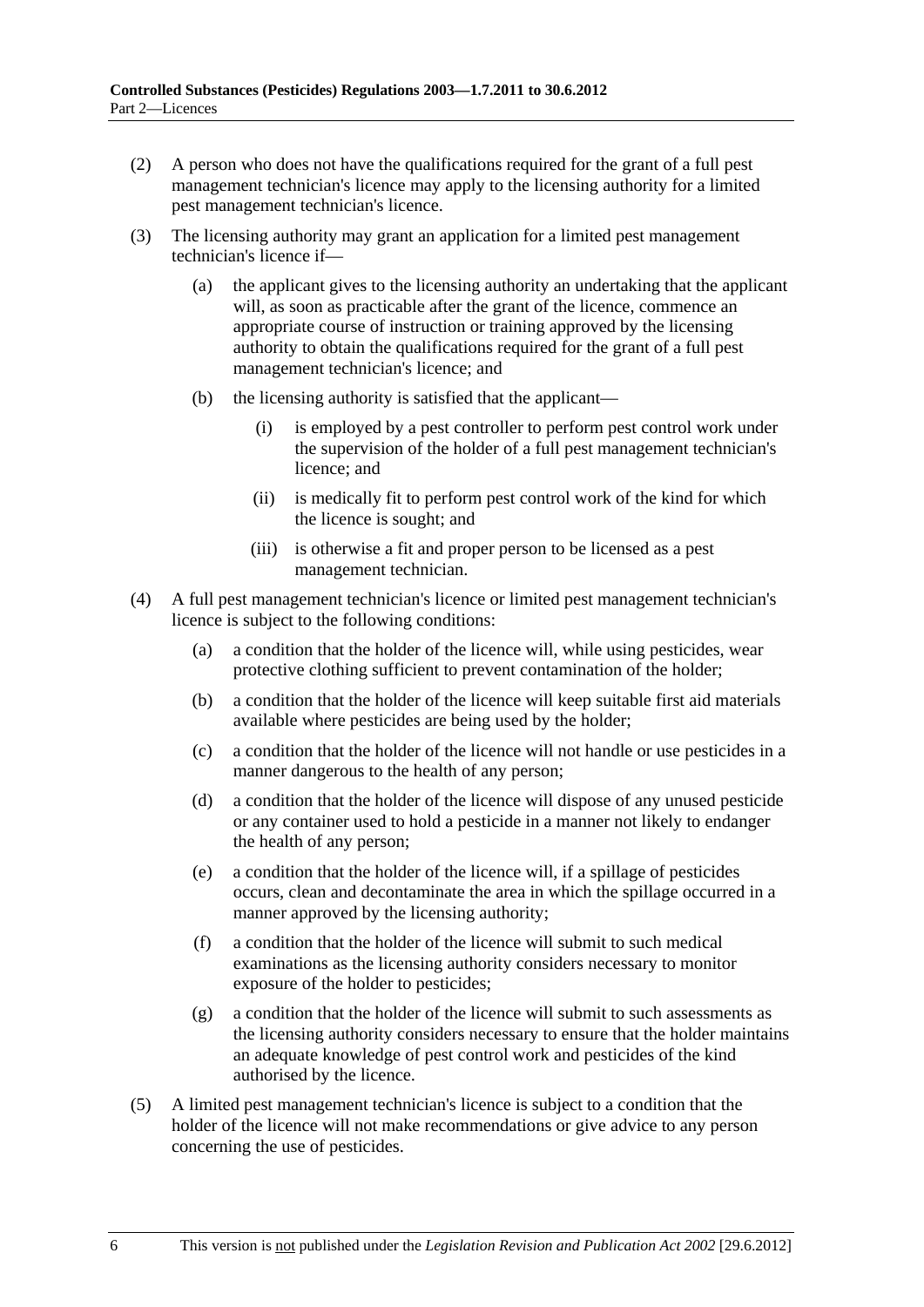<span id="page-6-0"></span> (6) An application for a pest management technician's licence cannot be made except by, or on behalf of, a natural person.

## **10—Conditions of licence**

- (1) A licence under these regulations is subject to—
	- (a) such conditions as are imposed by these regulations; and
	- (b) such other conditions as the licensing authority thinks fit to impose and specifies in the licence or by notice in writing given personally or by post to the holder of the licence.
- (2) The holder of a licence under these regulations must not contravene or fail to comply with a condition of the licence.

Maximum penalty: \$5 000.

Expiation fee: \$315.

#### **11—Term and renewal of licence**

- (1) The term of a pest controller's licence or full pest management technician's licence is 1 year or 3 years at the option of the applicant, and such a licence may, on application made to the licensing authority before the expiry of the licence, be renewed for successive terms of 1 year or 3 years, at the option of the applicant.
- (2) A limited pest management technician's licence expires—
	- (a) on the first anniversary of the date of its grant; or
	- (b) in the case of a licence that has been renewed—
		- (i) on the first anniversary of the date of its renewal; or
		- (ii) if the licensing authority has extended the term of the licence—at the end of the period of extension.
- (3) The licensing authority may, on application made by the holder of a limited pest management technician's licence before the expiry of the licence, extend the term of the licence for a period not exceeding 6 months if, in the opinion of the licensing authority, it is fair in the circumstances of the particular case to allow the holder of the licence further time to do whatever is necessary for the holder to qualify for the grant of a full pest management technician's licence.
- (4) A limited pest management technician's licence may be renewed once by the licensing authority on application made before the expiry of the licence.

#### **12—Exemptions**

- (1) The licensing authority may exempt a person from the obligation to hold a licence under these regulations on such conditions as the licensing authority thinks fit.
- (2) The licensing authority may, by notice in writing given personally or by post to a person granted an exemption under this regulation, vary or revoke the exemption.
- (3) The licensing authority must not grant or vary an exemption unless satisfied that pest control work performed in compliance with the conditions of the exemption as granted or varied will not entail any significant risk to public health or the environment.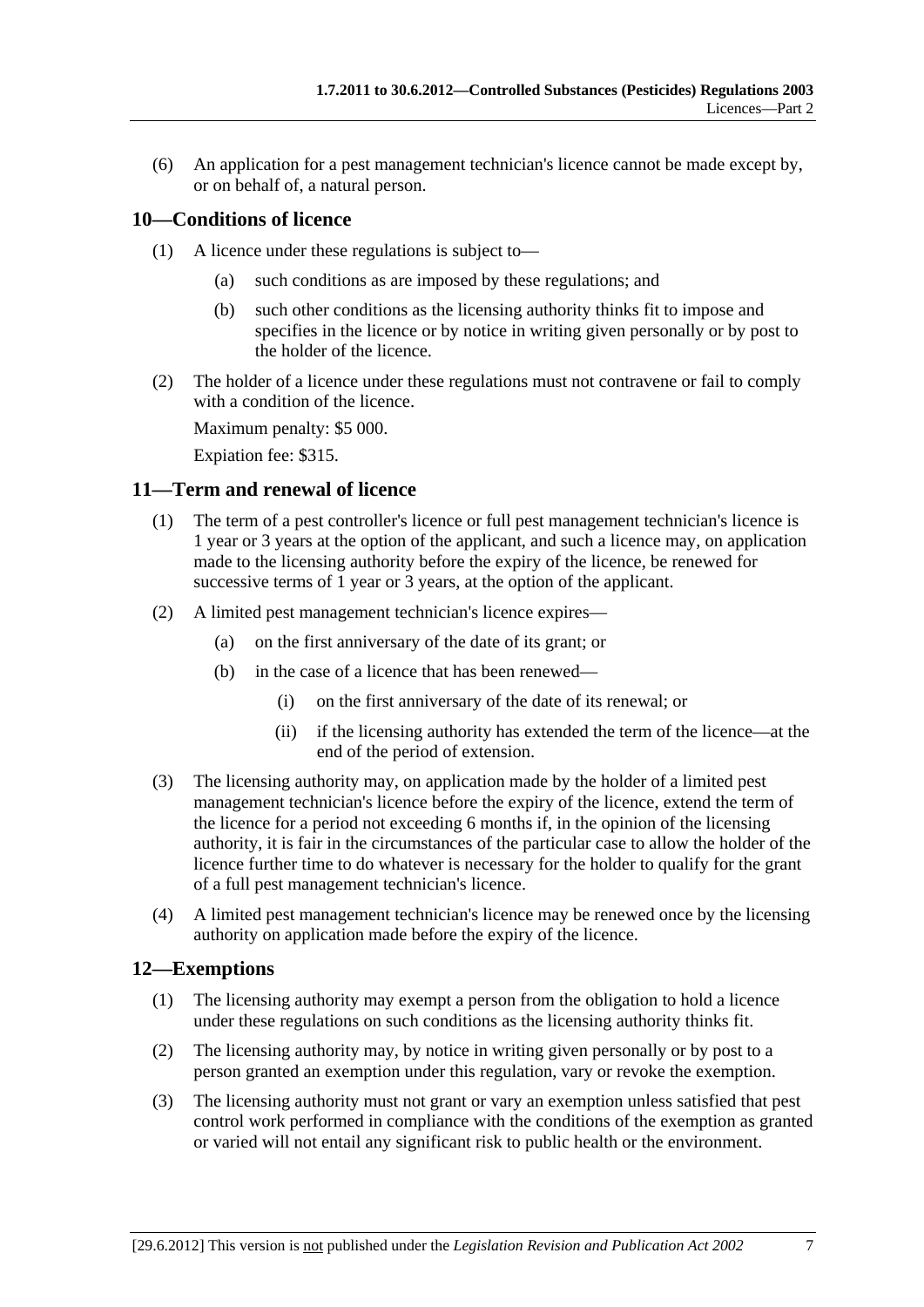<span id="page-7-0"></span> (4) A person who contravenes, or fails to comply with, a condition of an exemption under this regulation is guilty of an offence.

Maximum penalty: \$5 000.

Expiation fee: \$315.

#### **13—Variation of licence**

- (1) The licensing authority may, by notice in writing given personally or by post to the holder of a licence under these regulations—
	- (a) vary the licence to extend or limit the kind of pest control work authorised by, or the kind of pesticides that may be used pursuant to, the licence; or
	- (b) vary or revoke a condition of the licence imposed by the licensing authority, or impose a further condition on the licence.
- (2) The powers conferred by [subregulation \(1\)](#page-7-0) may be exercised—
	- (a) on the application of the holder of the licence; or
	- (b) if the licensing authority is of the opinion that there are proper reasons for doing so.

#### **14—Suspension or cancellation of licence**

The licensing authority may, by notice in writing given personally or by post to the holder of a licence under these regulations, suspend or cancel the licence if satisfied—

- (a) that the holder made a false statement or furnished false information in applying for the grant, renewal or variation of the licence; or
- (b) that the holder has been found guilty of an offence against the Act or these regulations or any other law relating to pesticides (including a law of another State or a Territory); or
- $(c)$  that—
	- (i) in the case of a licence held by a natural person—
		- (A) the holder's health will be seriously endangered if he or she continues to perform pest control work of the kind authorised by the licence; or
		- (B) the holder is no longer competent to perform pest control work of the kind authorised by the licence; or
		- (C) the holder is for any other reason no longer a fit and proper person to hold the licence; or
	- (ii) in the case of a pest controller's licence held by a body corporate—a director of the body corporate is no longer a fit and proper person to be the director of a body corporate that holds a pest controller's licence.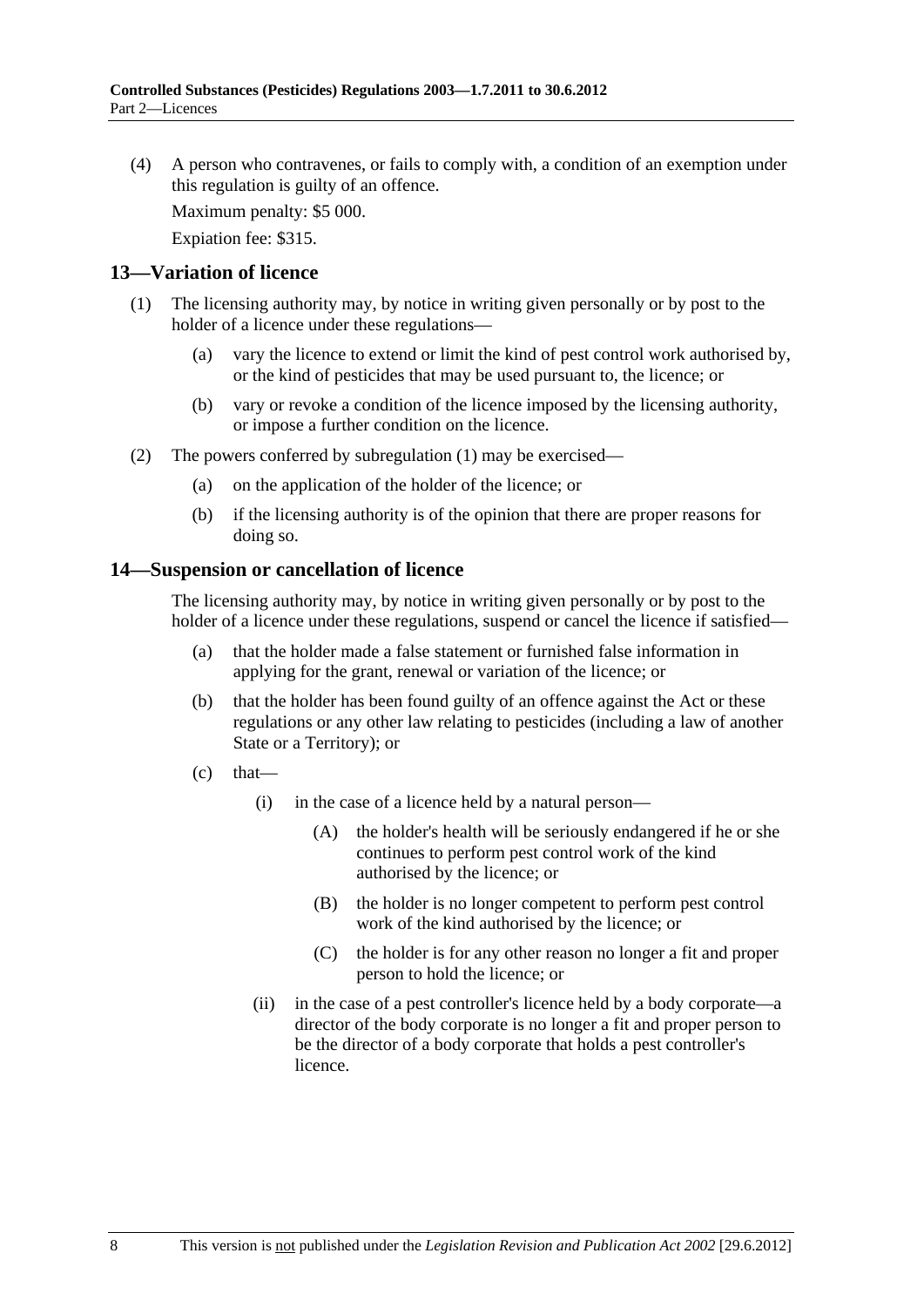## <span id="page-8-0"></span>**15—Right of appeal**

- (1) The following appeals may be made to the Administrative and Disciplinary Division of the District Court:
	- (a) an applicant for a licence under these regulations may appeal against a decision of the licensing authority—
		- (i) to refuse to grant the licence; or
		- (ii) to impose particular conditions on the licence;
	- (b) a person who holds or formerly held a licence under these regulations may appeal against a decision of the licensing authority—
		- (i) to suspend or cancel the licence; or
		- (ii) to vary the licence; or
		- (iii) to impose or vary particular conditions on the licence.
- (2) Subject to this regulation, an appeal must be instituted within 1 month of the making of the decision appealed against.
- (3) The licensing authority must, on application by a person seeking to appeal a decision of the licensing authority, state in writing the reasons for the decision.
- (4) If the reasons of the licensing authority are not given in writing at the time of making a decision and the person affected by the decision, within 1 month of the making of the decision, requires the licensing authority to state the reasons in writing, the time for instituting an appeal runs from the time when the person receives the written statement of those reasons.

## **Part 3—Duties of pest controllers and pest management technicians**

## **16—Storage of pesticides**

- (1) A pest controller must ensure that a pesticide stored in the course of the pest controller's business is kept in a prescribed container that—
	- (a) is kept securely closed; and
	- (b) is housed in a structure that—
		- (i) is roofed; and
		- (ii) has a floor impervious to water; and
		- (iii) is adequately ventilated; and
		- (iv) is locked when unattended; and
		- (v) has an adequate supply of water available to wash any spillage of pesticide that may occur; and
		- (vi) is so situated or constructed that a spillage of pesticide cannot drain into a water supply or watercourse or soak into the soil.

Maximum penalty: \$2 500.

Expiation fee: \$210.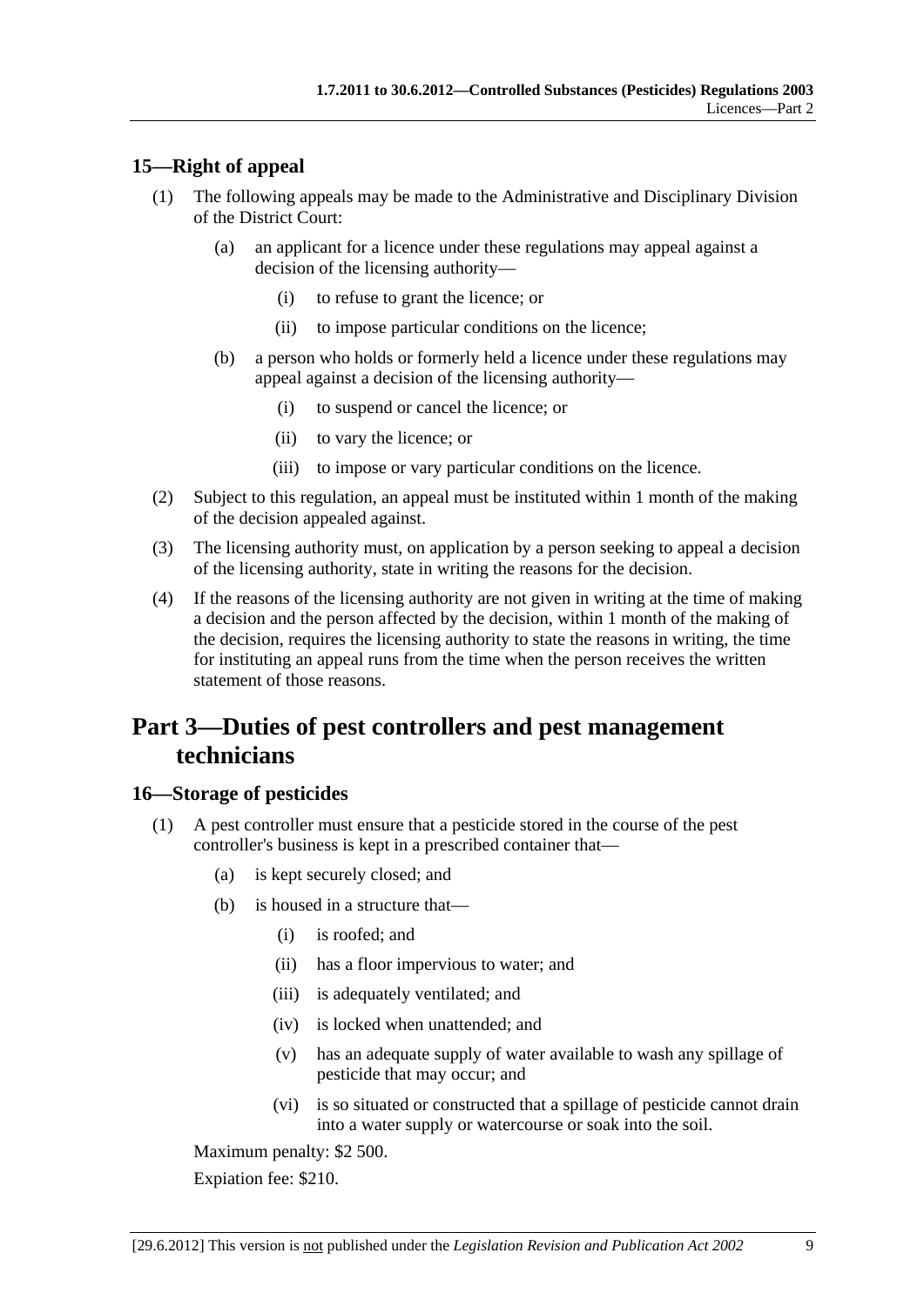<span id="page-9-0"></span>(2) In this regulation—

*prescribed container* means—

- (a) a container that bears an approved label; or
- (b) a container of a kind approved by the licensing authority for the purposes of this regulation.

## **17—Transport of pesticides**

- (1) A pest controller must ensure that the following provisions are complied with in relation to the transport of a pesticide in the course of the pest controller's business:
	- (a) the pesticide must be transported in a securely closed container that—
		- (i) in the case of a pesticide registered under the Agvet Code—bears the approved label for containers of that pesticide; or
		- (ii) in the case of a pesticide that is not registered under the Agvet Code but is the subject of a Part 7 permit—bears a label that contains adequate instructions relating to the matters referred to in section 14(3)(g) of the Agvet Code;
	- (b) the pesticide must not be left in an unattended vehicle unless the vehicle has an enclosed storage facility that forms part of or is securely fixed to the structure of the vehicle and the pesticide is kept securely locked in that storage facility;
	- (c) the driving compartment of the vehicle used to transport the pesticide must be separated from the pesticide storage area by a gas-tight barrier.

Maximum penalty: \$2 500.

Expiation fee: \$210.

- (2) [Subregulation \(1\)\(a\)](#page-8-0) does not apply if pesticide is transported in a securely closed spray tank that—
	- (a) forms part of or is securely fixed to the structure of the vehicle being used to transport the pesticide; and
	- (b) is prominently marked with—
		- (i) the word "CAUTION" or "POISON" or any other warning approved by the licensing authority; and
		- (ii) the name of the pesticide.

#### **18—Compliance with prescribed standards and codes of practice**

 (1) A pest controller must ensure that the requirements of the prescribed standards and codes of practice are complied with in relation to pest control work carried out in the course of the pest controller's business.

Maximum penalty: \$5 000.

Expiation fee: \$315.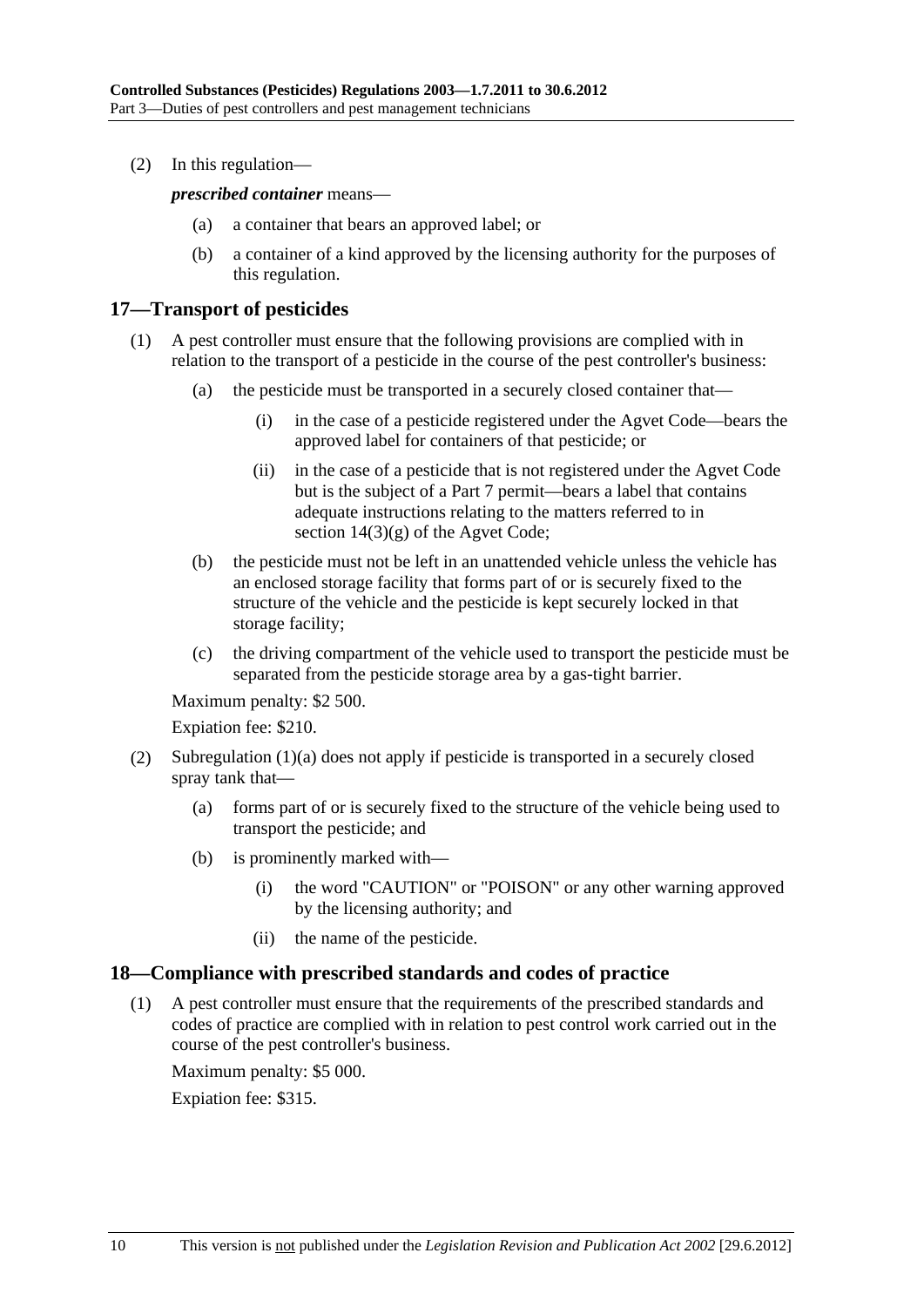<span id="page-10-0"></span> (2) A pest management technician must perform pest control work in accordance with the prescribed standards and codes of practice.

Maximum penalty: \$5 000.

Expiation fee: \$315.

- (3) For the purposes of this regulation, the prescribed standards and codes of practice are—
	- (a) AS 3660.1—2000 published by Standards Australia as amended from time to time; and
	- (b) AS 3660.2—2000 published by Standards Australia as amended from time to time; and
	- (c) *South Australian Health Commission Code of Practice for Diluting Pesticides from a Water Supply* published by the South Australian Health Commission on 19 May 1988 (*Gazette 30.6.2004 p1280*) as amended from time to time; and
	- (d) *South Australian Health Commission Termiticides (Safe Use) Code of Practice* published by the South Australian Health Commission on 19 May 1988 (*Gazette 19.5.1988 p1285*) as amended from time to time.

## **19—Compliance with Agvet Code**

- (1) A pest controller must, in relation to a pesticide registered under the Agvet Code, ensure that—
	- (a) the directions stated on the approved label for the container for the pesticide are complied with in relation to the handling or use of the pesticide in the course of the pest controller's business; and
	- (b) the pesticide is not used in the course of the pest controller's business for a purpose not stated on the approved label,

unless the pesticide is the subject of a Part 7 permit.

Maximum penalty: \$5 000.

Expiation fee: \$315.

- (2) A pest controller must, in relation to a pesticide that is the subject of a Part 7 permit, ensure that—
	- (a) the conditions of the permit are complied with in relation to the handling or use of the pesticide in the course of the pest controller's business; and
	- (b) the pesticide is not used in the course of the pest controller's business for a purpose not authorised by the permit.

Maximum penalty: \$5 000.

Expiation fee: \$315.

- (3) A pest management technician—
	- (a) must perform pest control work using a pesticide that is registered under the Agvet Code in accordance with the directions stated on the approved label for the container for the pesticide; and
	- (b) must not use the pesticide for a purpose not stated on the approved label,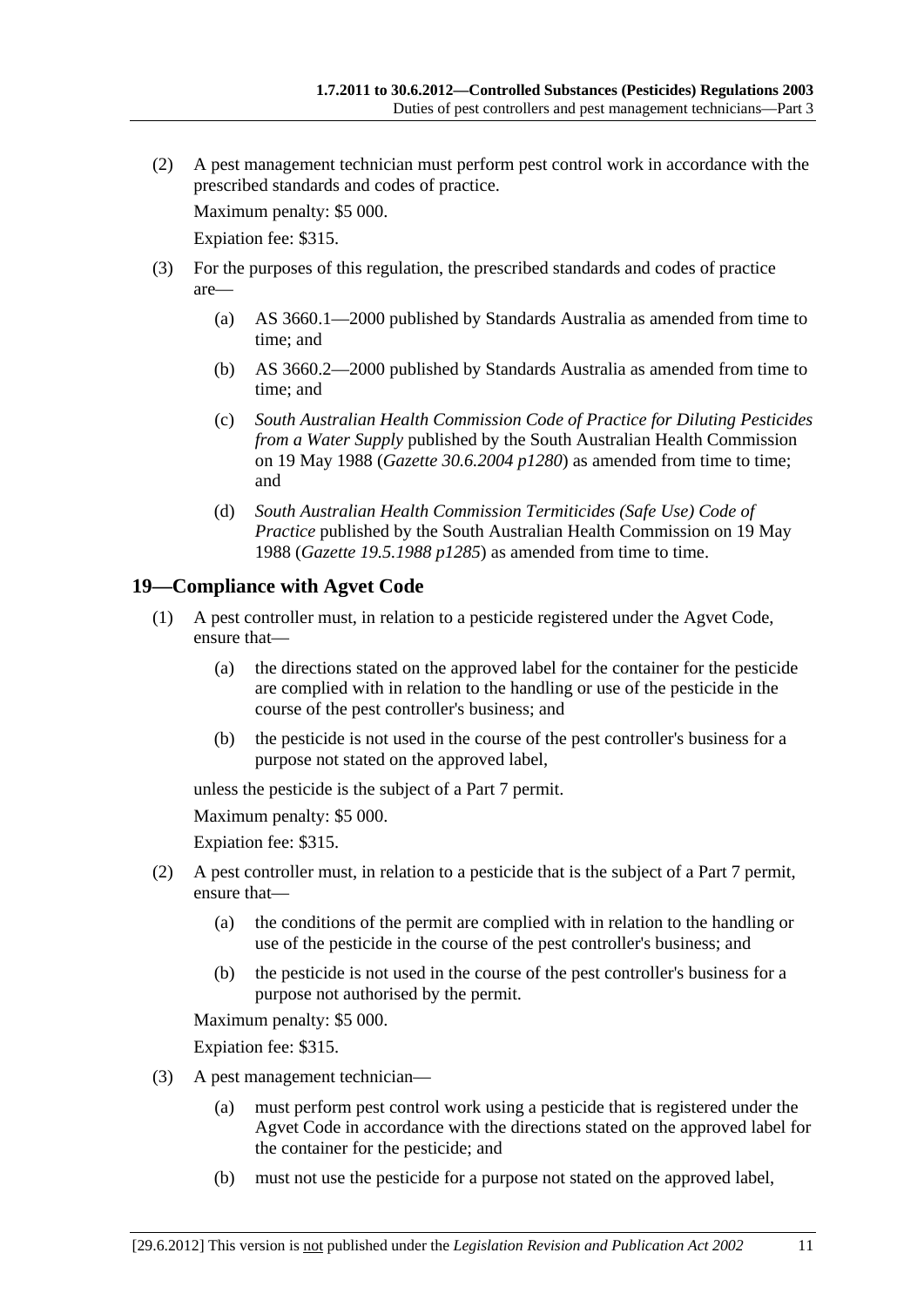<span id="page-11-0"></span>unless the pesticide is the subject of a Part 7 permit.

Maximum penalty: \$5 000.

Expiation fee: \$315.

- (4) A pest management technician—
	- (a) must perform pest control work using a pesticide that is the subject of a Part 7 permit in accordance with the conditions of the permit; and
	- (b) must not use the pesticide for a purpose not authorised by the permit.

Maximum penalty: \$5 000.

Expiation fee: \$315.

#### **20—Reporting of certain spillages of pesticide**

If a person who holds a licence under these regulations observes a spillage of pesticide that, because of its magnitude or location, or because of the toxicity of the pesticide involved—

- (a) requires assistance to be managed; or
- (b) is such that it may have an immediate impact on the environment or the health or safety of members of the public,

the person must immediately report the spillage to the licensing authority or a police officer.

Maximum penalty: \$5 000.

Expiation fee: \$315.

#### **21—Records to be kept by pest controllers**

- (1) A pest controller must, in relation to each pest management technician employed in the pest controller's business, keep a record of—
	- (a) the technician's name and address; and
	- (b) the technician's date of birth; and
	- (c) the date on which the technician commenced employment with the pest controller; and
	- (d) the date on which the technician ceased employment with the pest controller; and
	- (e) the pesticides handled or used by the technician in the course of that employment.

Maximum penalty: \$2 500.

Expiation fee: \$210.

 (2) A pest controller must, within 28 days after a pest management technician ceases to be employed in the pest controller's business, forward a copy of the records kept under [subregulation \(1\)](#page-11-0) to the licensing authority.

Maximum penalty: \$2 500.

Expiation fee: \$210.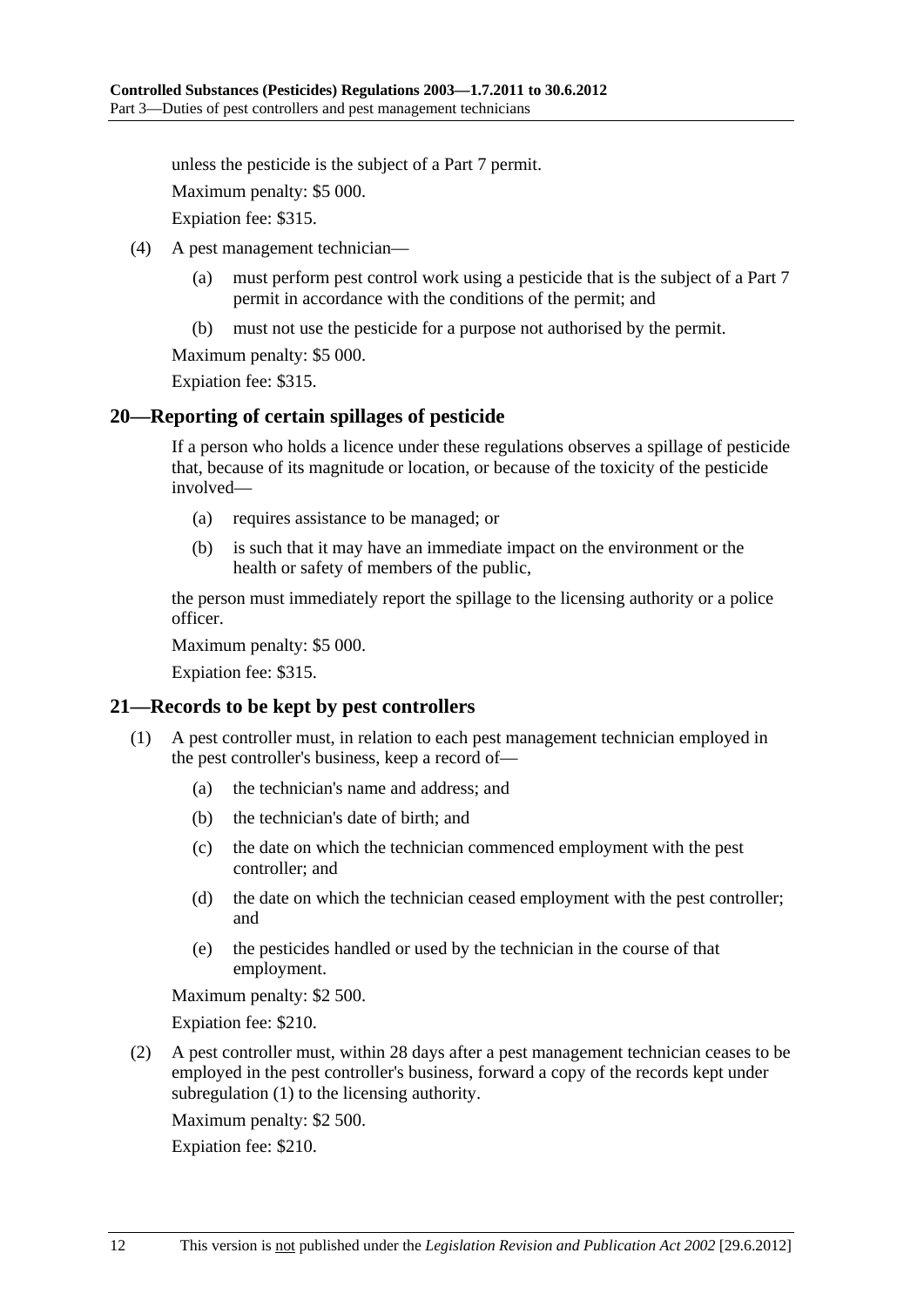<span id="page-12-0"></span> (3) A pest controller must retain a record kept under [subregulation \(1\)](#page-11-0) for 7 years after the date of the last entry made in it.

Maximum penalty: \$2 500.

Expiation fee: \$210.

- (4) A pest controller must, in relation to each application of pesticide in the course of the pest controller's business, keep a record of—
	- (a) the date, time and location of the application; and
	- (b) the name and quantity of the pesticide applied; and
	- (c) the name of the pest management technician who applied the pesticide; and
	- (d) the proximity of other people to the area where the pesticide was applied; and
	- (e) in the case of a pesticide applied outdoors—the prevailing weather conditions in the area where the pesticide was applied; and
	- (f) in the case of a termiticide applied to a site before or during the construction of a building—
		- (i) the total surface area of the land or building treated with the termiticide; and
		- (ii) the name and principal place of business of the supplier of the termiticide.

Maximum penalty: \$2 500.

Expiation fee: \$210.

 (5) A pest controller must retain a record kept under [subregulation \(4\)](#page-12-0) for 7 years after the date it was made.

Maximum penalty: \$2 500.

Expiation fee: \$210.

 (6) A pest controller must, on request by the licensing authority in writing, provide the licensing authority with specified information contained in a record kept under this regulation within the time specified in the request.

Maximum penalty: \$2 500.

Expiation fee: \$210.

## **22—Duty of holder of pest controller's licence to notify change of business name or address**

The holder of a pest controller's licence must, within 14 days of any change in—

- (a) any business name under which the holder carries on the pest control business; or
- (b) the holder's business or registered address,

give the licensing authority written notice of the change.

Maximum penalty: \$250.

Expiation fee: \$80.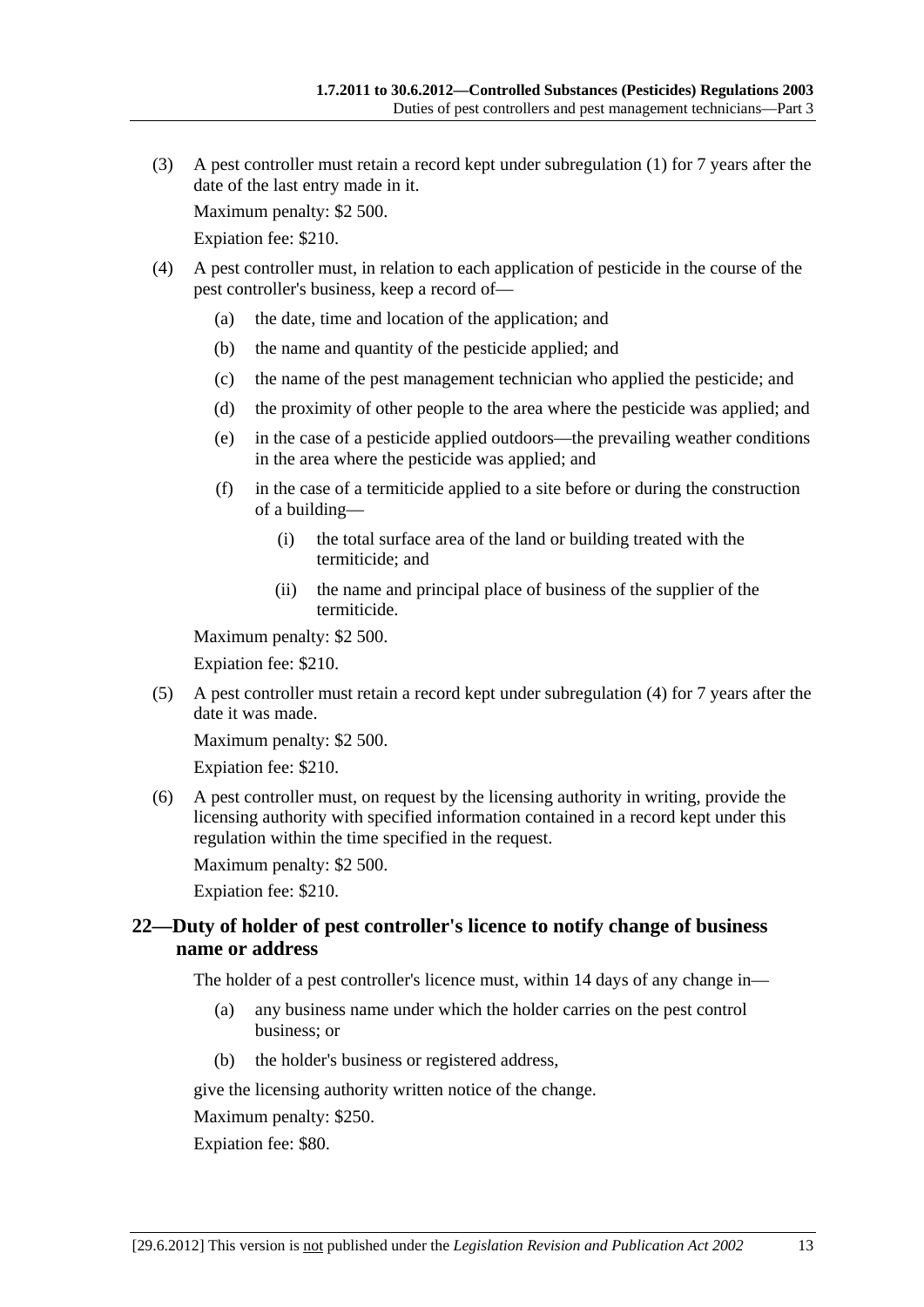## <span id="page-13-0"></span>**23—Duty of holder of limited pest management technician's licence to notify change or cessation of employment**

The holder of a limited pest management technician's licence must, within 14 days of—

- (a) changing employment from one pest controller to another; or
- (b) ceasing to be employed as a pest management technician,

give the licensing authority written notice of the change or cessation of employment. Maximum penalty: \$250.

Expiation fee: \$80.

## **Part 4—Miscellaneous**

## **24—Applications**

- (1) An application under these regulations must—
	- (a) be made in a manner and form approved by the licensing authority; and
	- (b) be accompanied by the appropriate fee set out in [Schedule 1.](#page-13-0)
- (2) A person who makes an application under these regulations must, if the licensing authority so requires—
	- (a) provide the licensing authority with specified information to enable the licensing authority to determine the application; and
	- (b) verify, by statutory declaration, information furnished for the purposes of the application.

## **25—False or misleading statement**

A person must not make a statement that is false or misleading in a material particular (whether by reason of the inclusion or omission of any particular) in any information provided under these regulations.

Maximum penalty: \$5 000.

## **Schedule 1—Fees**

1 On application for the issue or renewal of a pest controller's licence—

| (a) for 1 year            | \$276.00 |
|---------------------------|----------|
| (b) for $3 \text{ years}$ | \$827.00 |

2 On application for the issue or renewal of a full pest management technician's licence—

| for 1 year<br>(a)                                                                                | \$68.00  |
|--------------------------------------------------------------------------------------------------|----------|
| for 3 years<br>(b)                                                                               | \$204.00 |
| On application for the issue of a limited pest management technician's licence                   | \$68.00  |
| On application for an extension of the term of a limited pest management technician's<br>licence | \$26.50  |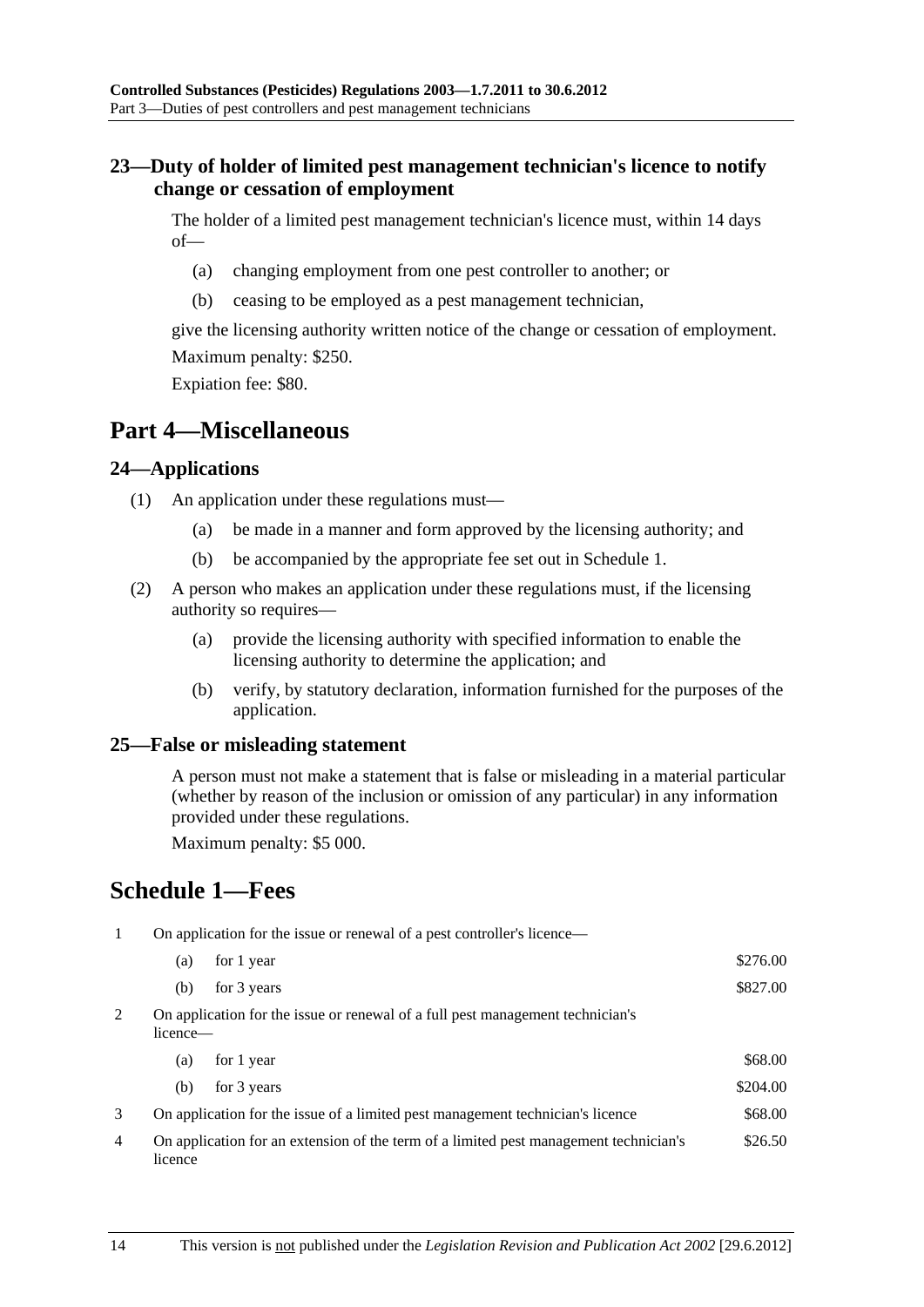# <span id="page-14-0"></span>**Schedule 2—Revocation and transitional provisions Part 1—Revocation of** *Controlled Substances (Pesticide) Regulations 1988*

## **1—Revocation of regulations**

The *[Controlled Substances \(Pesticide\) Regulations 1988](http://www.legislation.sa.gov.au/index.aspx?action=legref&type=subordleg&legtitle=Controlled%20Substances%20(Pesticide)%20Regulations%201988)* are revoked.

## **Part 2—Transitional provisions**

## **2—Interpretation**

In this clause—

*revoked regulations* means the regulations revoked by [clause 1](#page-14-0).

#### **3—Continuation of licences**

- (1) A pest controller's licence under the revoked regulations in force immediately before the commencement of these regulations continues in force under these regulations, subject to its terms and conditions, as a pest controller's licence under these regulations for the balance of the term for which it was granted or last renewed.
- (2) A pest operator's licence grade 1 under the revoked regulations in force immediately before the commencement of these regulations continues in force under these regulations, subject to its terms and conditions, as a limited pest management technician's licence under these regulations for the balance of the term for which it was granted or last renewed.
- (3) A pest operator's licence grade 2 under the revoked regulations in force immediately before the commencement of these regulations continues in force under these regulations, subject to its terms and conditions, as a limited pest management technician's licence under these regulations for a term expiring on the first anniversary of the commencement of these regulations.
- (4) A pest operator's licence grade 3 under the revoked regulations in force immediately before the commencement of these regulations continues in force under these regulations, subject to its terms and conditions, as a full pest management technician's licence under these regulations for the balance of the term for which it was granted or last renewed.

## **4—Continuation of exemptions**

An exemption under the revoked regulations in force immediately before the commencement of these regulations continues in force under these regulations, subject to its terms and conditions, as an exemption under these regulations.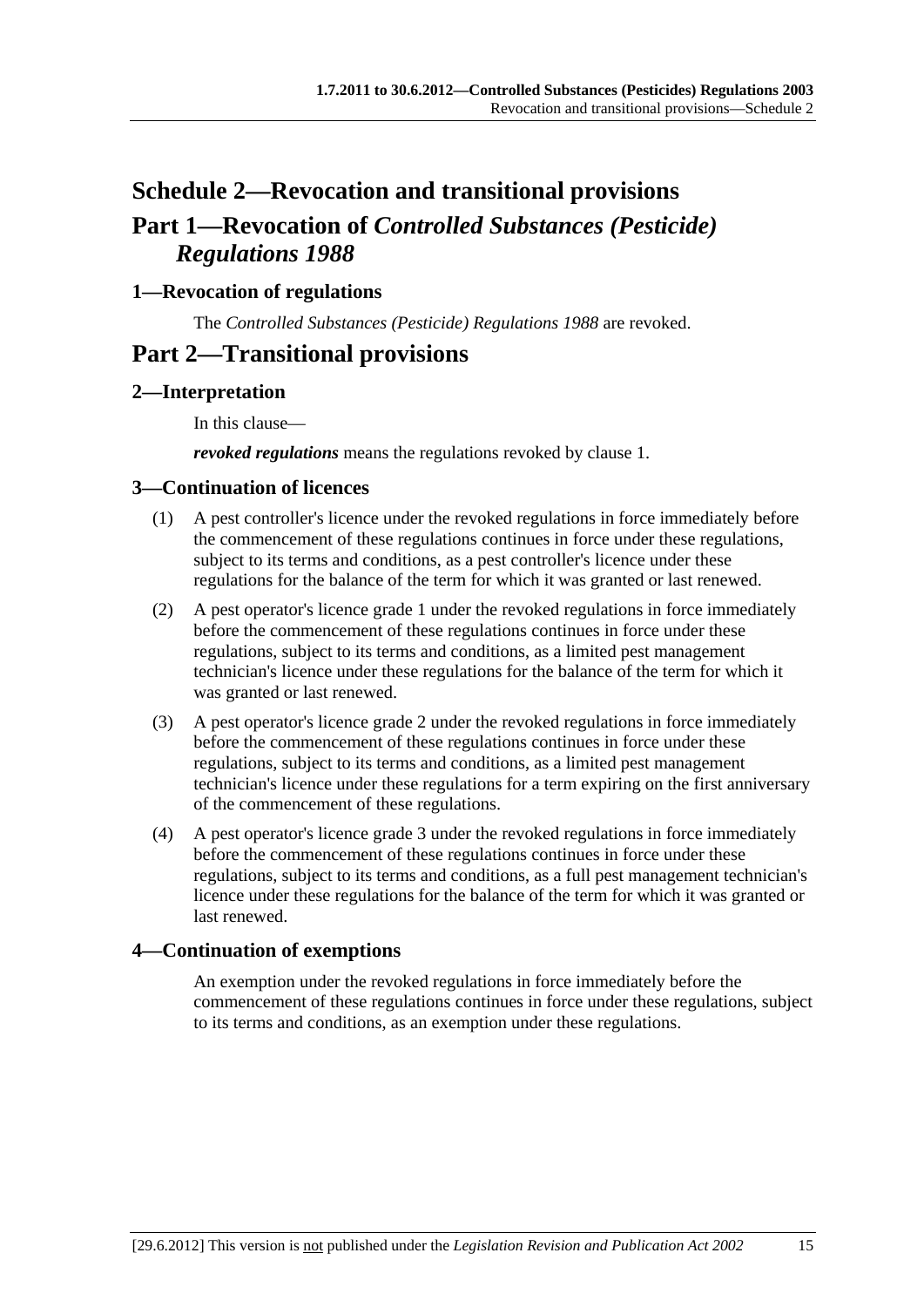# <span id="page-15-0"></span>**Legislative history**

## **Notes**

- Variations of this version that are uncommenced are not incorporated into the text.
- Please note—References in the legislation to other legislation or instruments or to titles of bodies or offices are not automatically updated as part of the program for the revision and publication of legislation and therefore may be obsolete.
- Earlier versions of these regulations (historical versions) are listed at the end of the legislative history.
- For further information relating to the Act and subordinate legislation made under the Act see the Index of South Australian Statutes or www.legislation.sa.gov.au.

## **Principal regulations and variations**

New entries appear in bold.

| Year    | N <sub>0</sub> | Reference               | Commencement                            |
|---------|----------------|-------------------------|-----------------------------------------|
| 2003    | 175            | Gazette 21.8.2003 p3310 | $1.9.2003$ : r 2                        |
| 2004    | 78             | Gazette 27.5.2004 p1523 | $1.7.2004$ : r 2                        |
| 2005    | 47             | Gazette 26.5.2005 p1387 | $1.7.2005$ : r 2                        |
| 2006 75 |                | Gazette 15.6.2006 p1693 | $1.7.2006$ : r 2                        |
| 2007    | 148            | Gazette 7.6.2007 p2539  | $1.7.2007$ : r 2                        |
| 2008    | 118            | Gazette 5.6.2008 p2097  | $1.7.2008$ : r 2                        |
| 2009    | 113            | Gazette 4.6.2009 p2550  | $1.7.2009$ : r 2                        |
| 2010    | 39             | Gazette 3.6.2010 p2160  | $3.6.2010$ : r 2                        |
| 2010 72 |                | Gazette 10.6.2010 p2740 | $1.7.2010$ : r 2                        |
| 2011 55 |                | Gazette 9.6.2011 p2057  | $1.7.2011:$ r 2                         |
| 2012    | 62             | Gazette 31.5.2012 p2292 | $1.7.2012$ : r 2                        |
| 2012    | 158            | Gazette 14.6.2012 p2760 | 1.7.2012 immediately after 62/2012: r 2 |

## **Provisions varied**

New entries appear in bold.

Entries that relate to provisions that have been deleted appear in italics.

| Provision      | How varied                                                                | Commencement |
|----------------|---------------------------------------------------------------------------|--------------|
| Pt1            |                                                                           |              |
| r2             | omitted under the Legislation Revision and<br><b>Publication Act 2002</b> | 1.7.2004     |
| r <sub>3</sub> |                                                                           |              |
| pesticide      | varied by $39/2010$ r 4                                                   | 3.6.2010     |
| Pt 2           |                                                                           |              |
| r11            |                                                                           |              |
| r11(1)         | substituted by 39/2010 r 5                                                | 3.6.2010     |
| Sch 1          | substituted by $78/2004$ r 4                                              | 1.7.2004     |